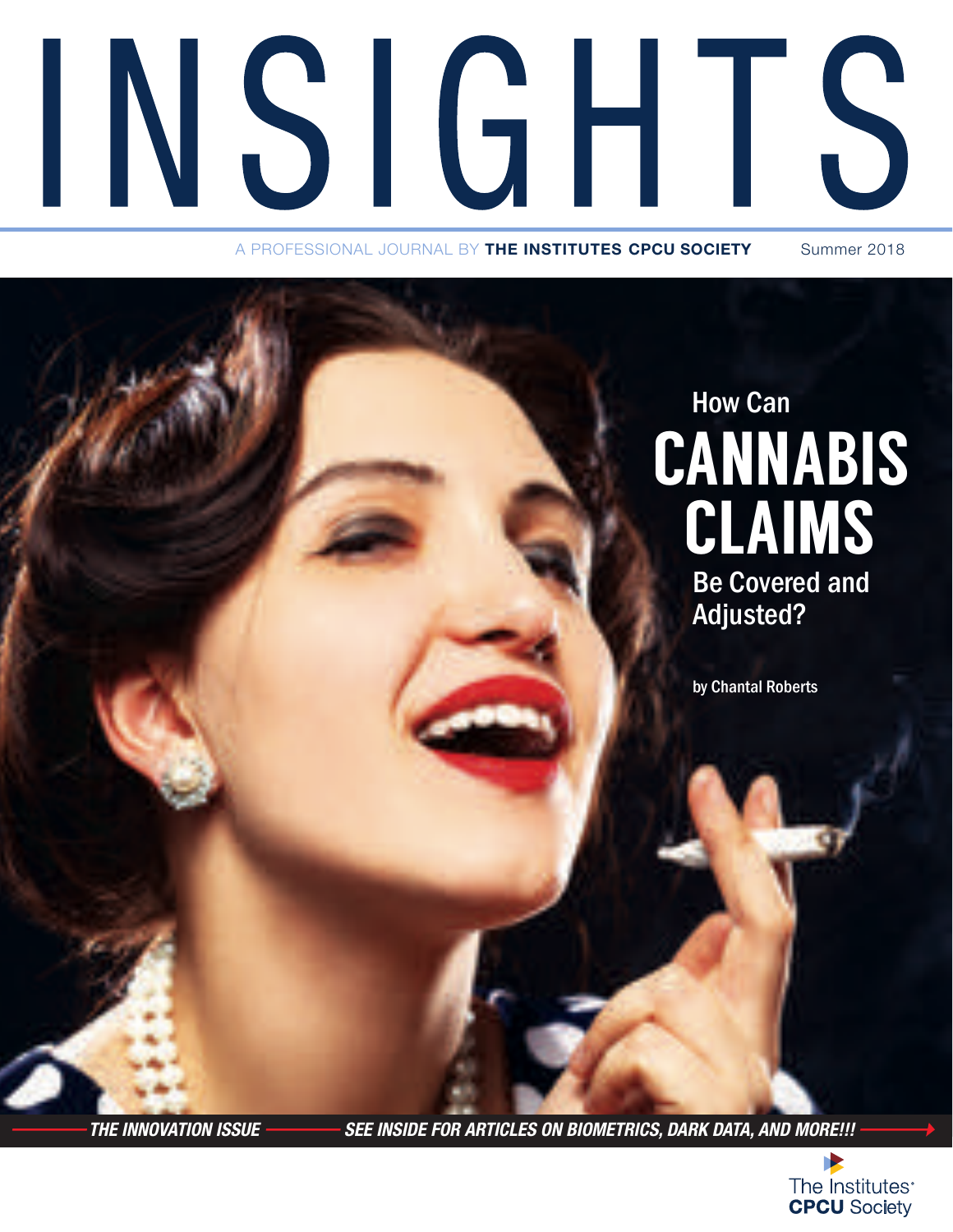### FEATURE

- How Can Cannabis Claims Be Covered and Adjusted? by Chantal Roberts  $\boldsymbol{4}$
- $9<sup>°</sup>$ Read My Lips (if I Signed a Release): A Primer on Biometric Privacy for Insurers by Jon D. McLaughlin
- 11 | Moving From Dark Data to Clear Insights: A Framework by Rajesh Narayan
- 15 | Employee Resource Groups: Helping Companies and Employees Thrive by Amy C. Waninger
- 23 | Insurers' Reliance on Big Data: What Does It Mean for Insurance Regulation? by Paul Tetrault
- 27 | Workplace Violence, Insurance Technology Examined at 2018 Reinsurance Symposium by Susan Crowe
- $34$ CPCU View: Making Meaningful Memories Through Mentoring by Katrina Bannikova

Climbing on Board: The Inevitability of Change in the Auto Industry by Eric C. Nordman

#### What do you think?

Send us your feedback on this issue, along with thoughts on what you'd like to see in the future: CPCUSociety.org/Insights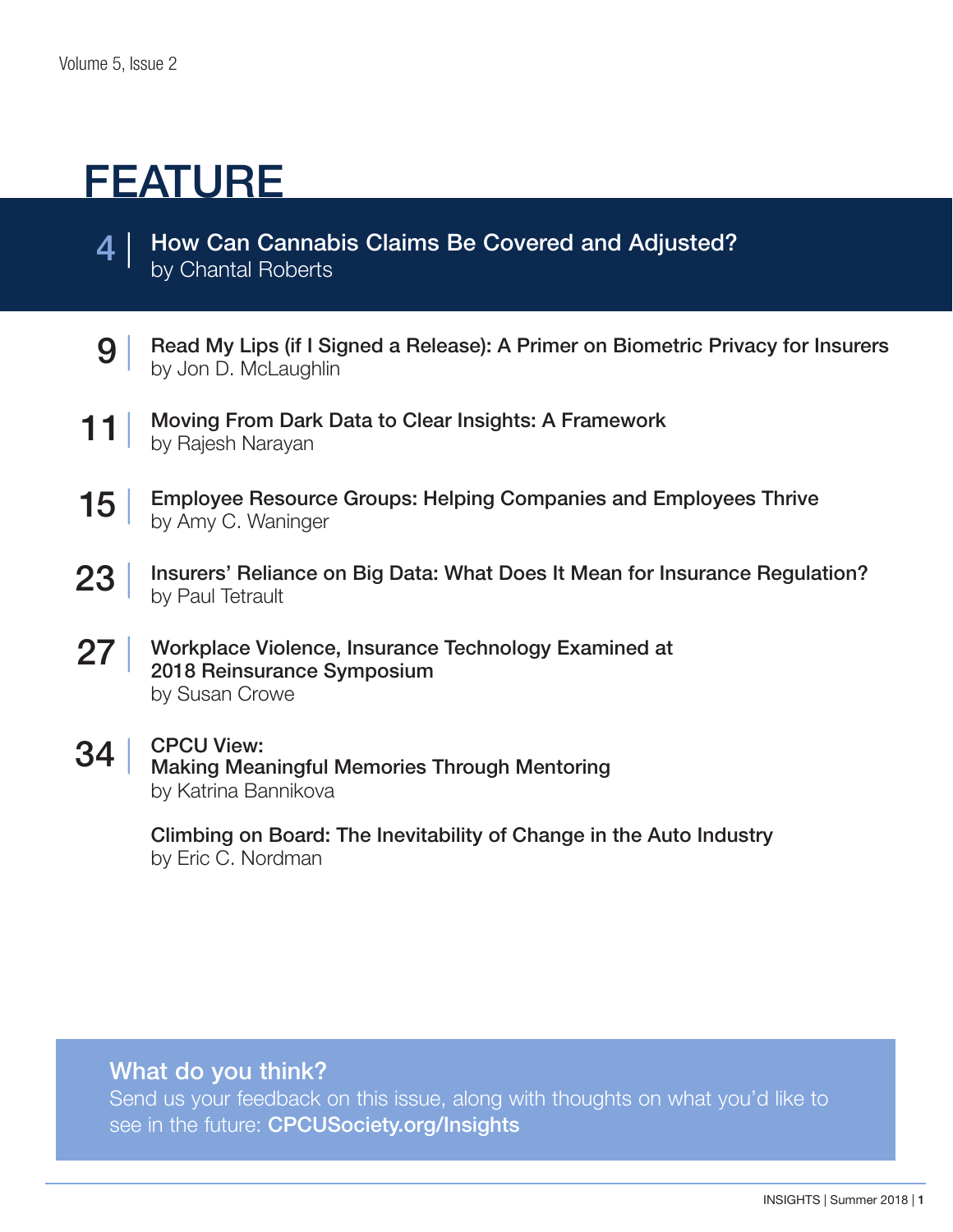#### **Greetings, Fellow CPCU Society Members,**



What is the best investment you can make? With summer upon us, our current time investment might include vacations, family reunions, and vard work. But what about the big picture?

A mentor of mine once told me the best investment we can make is in ourselves. Obviously, I am preaching to the choir about this because you have earned your CPCU® designation. But does the investment continue to bring returns if we stop growing? I think the answer is no.

In this time of rapidly changing technology and fast-paced work environments, we must continue to invest in ourselves. I don't know about you, but I like to learn. Fresh ideas or a new perspective can make all the difference sometimes between success and failure. Just as our industry continues to innovate with big data and new technologies, we must find innovative ways to invest in ourselves.

The CPCU Society has done this for me. Not only am I constantly exposed to new information about emerging technologies, but more importantly, I get to meet and learn from people who work with them.

Along these lines, while we should invest in ourselves, we also need to invest in our relationships. It is one thing to know or have awareness of something, but it is entirely different to know someone who has expert knowledge about it. For me, the CPCU Society has allowed for both. I have found ways to invest in myself but have also formed relationships with people who are tops in their field. I don't think you can find many other places in our industry with such diverse opportunity.

Recently, 300 CPCU Society leaders gathered in Baltimore for the CPCU Society Leadership Summit. I was inspired by the education shared and collaboration that occurred. As we continue to focus on recruitment and retention as a group, let's not forget to focus on the one thing that will make all other things unnecessary or easier for us as individuals. This is the WTOT (or What's the One Thing?) I talked about at Leadership Summit, and it varies for each of us.

In this issue, we focus on innovation, examining topics related to new technologies, creative risk management, and leadership trends. Specifically, you will find articles on:

- Unpacking insurance considerations around marijuana claims  $\bullet$
- The implications and necessary uniformity of biometrics practices  $\bullet$
- Leveraging dark data to generate insights
- The rise of employee resource groups as connecting agents at companies  $\bullet$
- The effects of big data on insurance regulation  $\bullet$
- Out-of-the-box thinking from the 2018 Reinsurance Symposium
- CPCU View columns on mentoring and innovation  $\bullet$

I hope your summer days bring a harvest of opportunity. I hope you find innovative ways to invest in yourself and your relationships.

Here's to cool drinks on hot days,

Troy H. Baldwin, MBA, CPCU, AU President and Chair, CPCU Society Leadership Council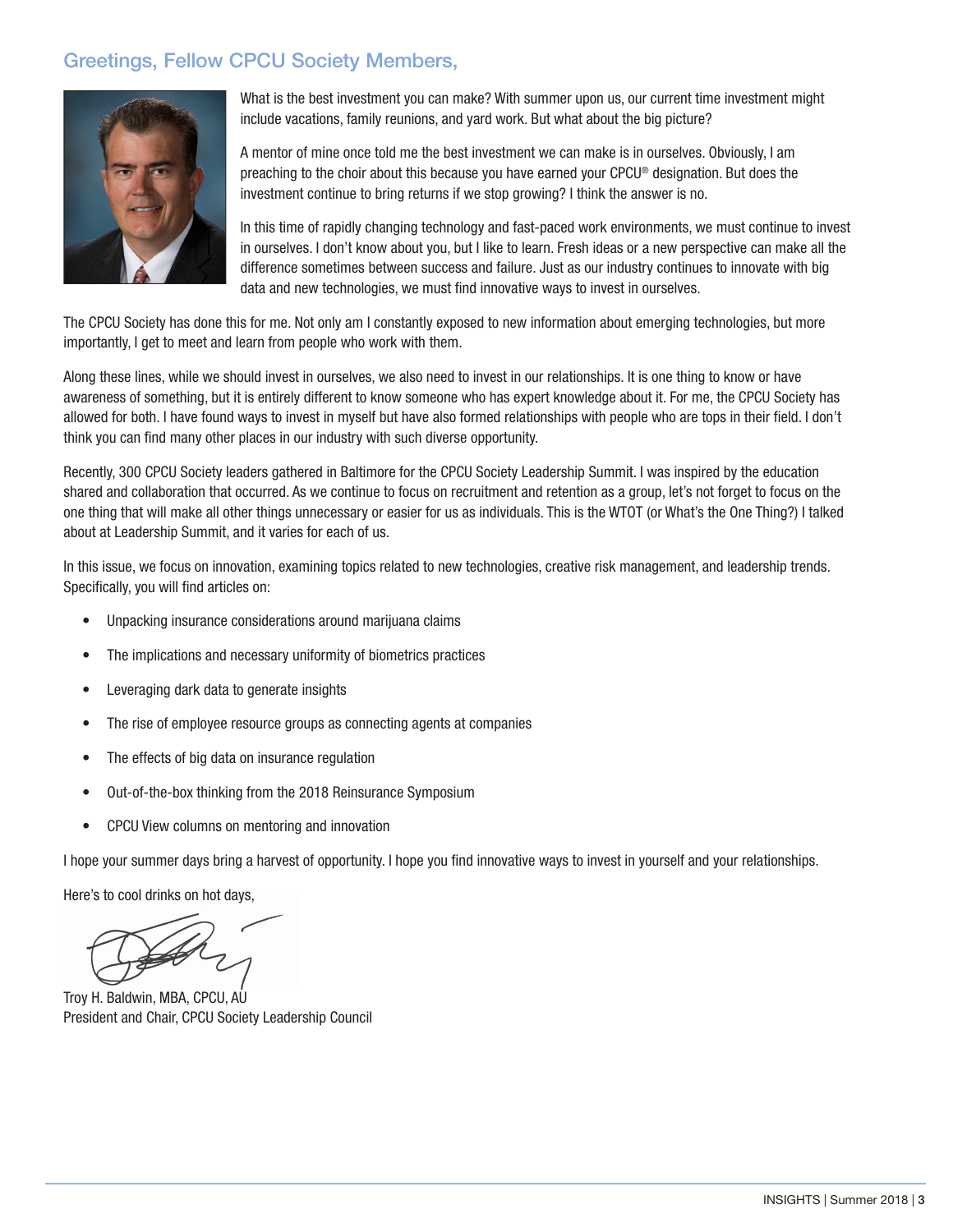## How Can

# **Be Cover**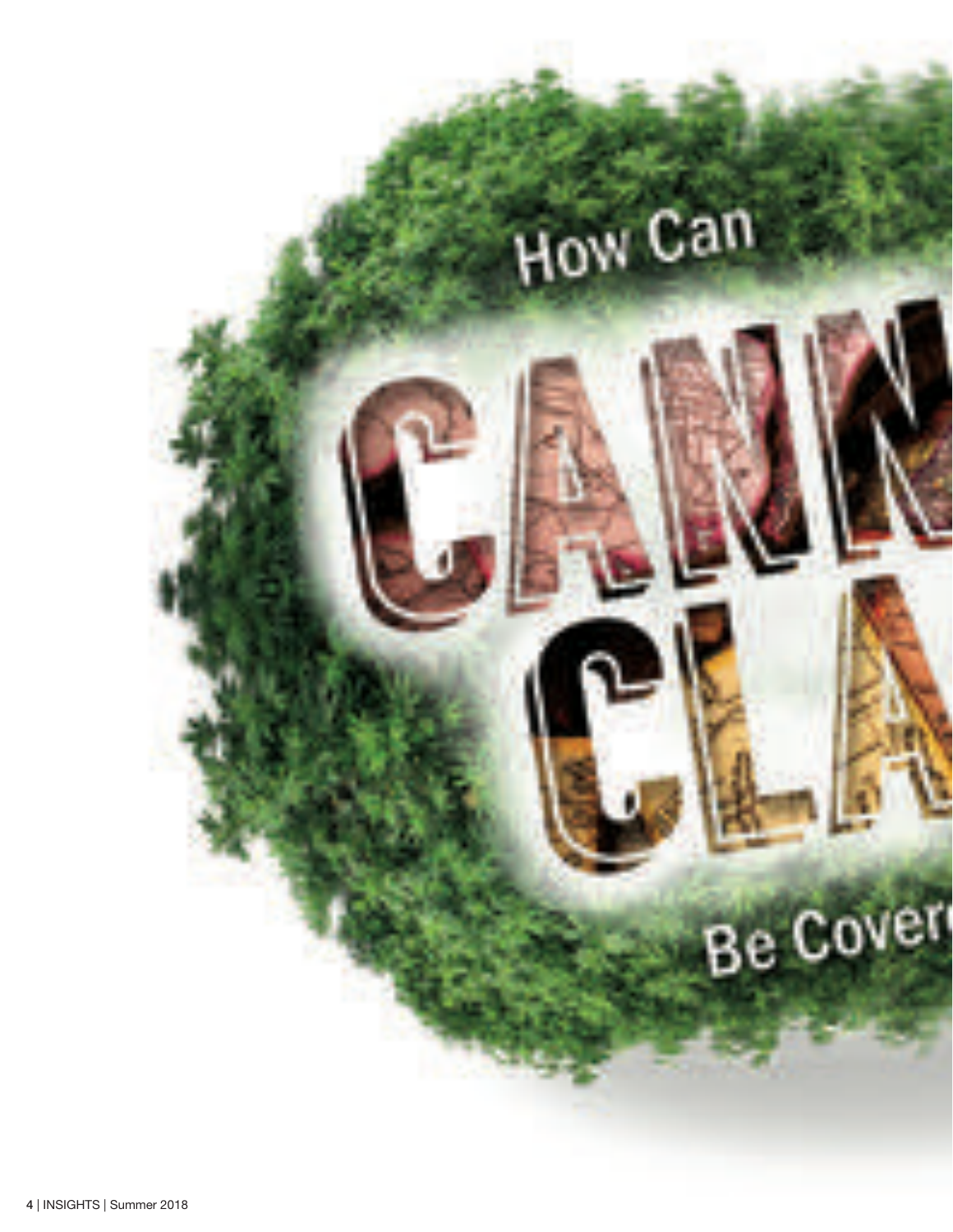ed and Adjusted?

by Chantal Roberts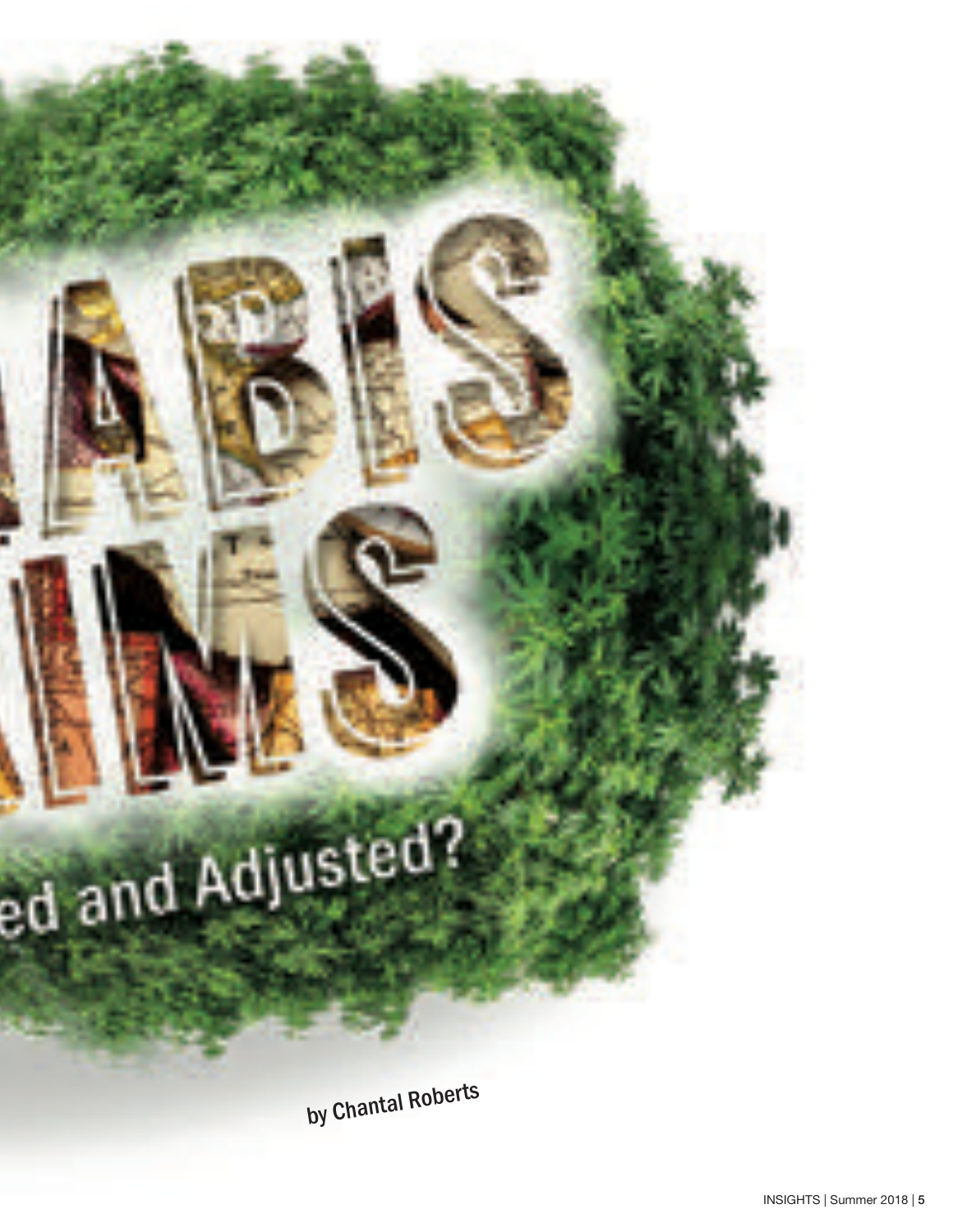#### **Abstract**

*Marijuana is illegal at the federal level, and insurance policies do not cover illegal activities. This article will discuss how some states have amended personal and commercial policies to overcome these issues. It cannot enumerate all the perils faced by insureds in the cannabis industry, but it will help underwriters and agents understand their insureds' risks to provide better coverage. The article will also help claims adjusters communicate with underwriters to properly protect insureds from uncovered losses—and to protect insurers from legal issues.* 

As more states legalize medicinal and recreational marijuana use, perceptions of the drug must change, regardless of political beliefs. Although marijuana is still illegal at the federal level, and insurance policies do not cover illegal activities, some states have amended personal and commercial policies to overcome these issues.

So how is marijuana insured, and what happens when a covered loss occurs? Generally speaking, assuming that insureds are in a state where cannabis is legal and that they have the required license or prescription, marijuana is covered property. Things get more complicated, however, when adjusters must answer questions about which coverage applies, the value of the property, and liability, among other factors.

#### Valuation

In several states, not only is selling cannabis legal, but growing a certain number of plants is as well. Alaska, for example, allows residents to grow up to six plants per person, but no more than three may be flowering at one time. An adjuster may be tempted to consider these plants a crop and deny the claim—as crops that can be grown and harvested are not covered under the Insurance Services Office, Inc. (ISO) Homeowners 3—Special Form (HO-3).

And while the HO-3 contains other restrictions, its Trees, Shrubs and Other

#### "

Adjusters need to take the time to explain to insureds what the value is and how it was determined, which may be difficult"

Plants Additional Coverage applies to cannabis plants. It lists seven named perils, but the most common claims involve theft.

Care must be taken that the plant not be used for business purposes as defined in the policy. And insureds must remember that this coverage offers a sublimit of only \$500 per plant, which may be adequate because a single plant—often a clone from another—typically costs about \$10 to \$20. Insureds, however, may become confused about the value of the plant because the equipment, nutrients, and yield (all of which would be classified as personal property) may be worth \$100 to \$500 per plant. This is akin to policyholder confusion about a home's insured value versus its real estate value—the Marshall & Swift value versus the listed value. Adjusters need to take the time to explain to insureds what the value is and how it was determined, which may be difficult.

The price of marijuana is not in the contents list of Xactimate's claimsestimating software. *Forbes* uses data from PriceOfWeed.com, a crowdsourcing method of determining marijuana's street value. When determining the value of a high-end object, such as art or a new vehicle, adjusters often contact the sales person or experts in the field, and marijuana should not be any different. Adjusters should realize, though, that insureds may be hesitant to provide specific figures because of the legal environment and that street value is not likely an appropriate basis for determining legal marijuana's worth.

One of the most important factors to consider when determining the value of marijuana is quality. In a routine contents claim, the adjuster could call the vendor and verify the insureds' purchases and purchase price, but dispensary records are deliberately kept vague because of the very real possibility of a federal raid, which could put the dispensary's suppliers at risk. Further, even in states where marijuana is legal, the majority of dispensaries operate on a cash basis because federal law prohibits banks from taking so-called drug money. In a cash-based transaction with no receipts or proof, insurers may have to pay for whatever the insureds claim they had, which is where things could get sticky.

Wikileaf is another source of pricing information. It is being likened to Priceline or Yelp because it compares prices of different dispensaries and provides reviews of strains, employees, and services. It lists a price of \$22.00 per gram of marijuana.

Going back to Alaskans and their three budding plants: Under ideal conditions, an average plant can yield four harvests with up to one pound (453.6 grams) each harvest.<sup>1</sup> Using the Wikileaf figures, those three plants could produce nearly \$120,000 in contents after a year.

Because Alaska allows residents to have up to six plants per person, a resident's spouse may also have three flowering plants, so one dwelling could contain several pounds at the time of loss. And while the exact methodology of determining yield is beyond the scope of this article (and likely beyond the scope of the claim), the easiest method is to divide the number of grams of dried product by the total hourly wattage of the lighting used to grow it.

Personal property limits are expressed as a percentage of the Coverage A (building)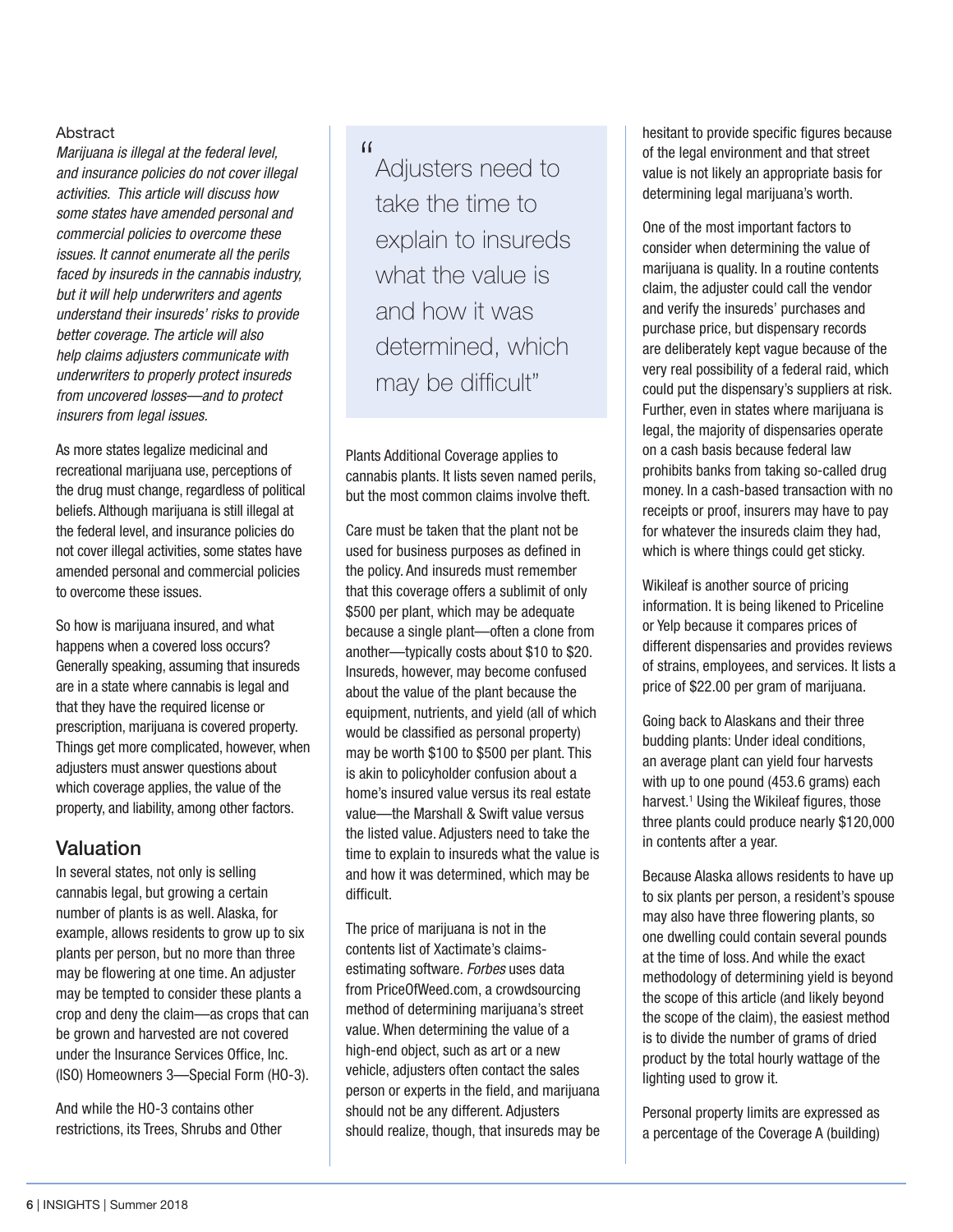limit. If the median home value in Fairbanks, Alaska, is \$225,000, and the Coverage C limit is 50 percent of that of Coverage A, then the typical personal property limit would be \$112,500. An insured's marijuana plants could account for the entire contents limit, leaving the insured with no coverage for other contents such as clothes, furniture, and appliances. And if marijuana does not entirely exhaust the limits, the insured may face a coinsurance issue.

#### Causes of Loss

The peril of fire is always imminent. The National Fire Protection Association found that smoking materials (cigarettes, pipes, cigars, etc.) caused \$621 million in direct property damage in 2011. Of deaths that resulted from these fires, 40 percent were caused by fires that started in the bedroom, with sleep a factor in 31 percent of cases.<sup>2</sup>

With this in mind, underwriters in states where marijuana is legal should consider fire-protection safeguard warranties. For example, an insurer could require the insured to install smoke alarms that alert the fire department.

Finally, because many insureds grow plants indoors in warm, damp conditions, underwriters and agents must be aware of the possibility of mold growth. Mold claims may be denied because the HO-3 excludes certain mold losses.

#### Liability Claims

Underwriters, agents, and adjusters must also consider possible cannabis-related liability claims that may be covered under Section II of the HO-3. In some respects, these liability claims may be easier to adjust than cannabis-related Section I claims because either the insured breached a duty and caused harm, or it did not. And if the insured did not breach an owed duty, Coverage F—Medical Payments to Others would pay for bodily injury without having to determine fault.

Although paying claims under Coverage F is almost a knee-jerk reaction to bodily injury

 $\lceil$ 

An insured's marijuana plants could account for the entire contents limit, leaving the insured with no coverage for other contents such as clothes, furniture, and appliances"

claims, whether or not the insured is liable, cases are not always that simple. Take this example:

The parents of teenage siblings in Washington, D.C., where recreational marijuana is legal for adults age twenty-one and older, are out of town for the weekend. The standard no-parties-while-we-are-gone rule has been laid down. Nonetheless, the teenagers decide that this is in fact an ideal time to host a party, complete with their parents' marijuana. Things go awry when the cannabis reacts poorly with a prescribed drug an underage guest takes, causing that guest to lapse into a coma for weeks. Consider the following policy language:

Section II—Liability Coverages

We will pay the necessary medical expenses that are incurred or medically ascertained within three years from the date of an accident causing "bodily injury." … As to others, this coverage applies only:

1. To a person on the "insured location" with the permission of an "insured"

Coverage F is not available for occurrences on the property involving people who are there without the insureds' permission. The underage children are insureds under the policy; therefore, they may be able to grant permission to the partygoers without their parents' authorization. If the parents did not secure their marijuana, they could be considered negligent. And aside from the fact that teenagers are notoriously shortsighted, in part because of a lack of life experiences, the Expected or Intended Injury exclusion might not apply because neither group of insureds (adults or teenagers) foresaw the reaction of marijuana and an unknown prescription drug. In light of situations such as this, insurers should consider including a rider that requires insureds to keep drugs in a locked safe away from children and pets.

#### Controlled Substance **Exclusion**

To address some of these changes in the insurance landscape, ISO has added the Controlled Substances exclusion to its HO-3. Controlled substances include but are not limited to cocaine, LSD, marijuana, and all narcotic drugs. The exclusion "does not apply to the legitimate use of prescription drugs." Unfortunately, the Washington, D.C., insureds were not prescribed cannabis, so this fictitious claim might be denied. And if that is the case, Coverage F would not be available because the policy cannot respond to an excluded loss.

A chilling trigger for liability involves children and medication, regardless of its scheduled classification. Arkansas legalized medical marijuana in 2016 when its voters passed Issue 6, the Arkansas Medical Marijuana Amendment, which allows patients to use medical marijuana for seventeen conditions. The introduction of marijuana edibles, such as gummy bears, alarmed opponents of Issue 6, who believed that children would mistake the edibles for regular candy. In a March 2017 report, two doctors describe the death of an

*Continued on page 8*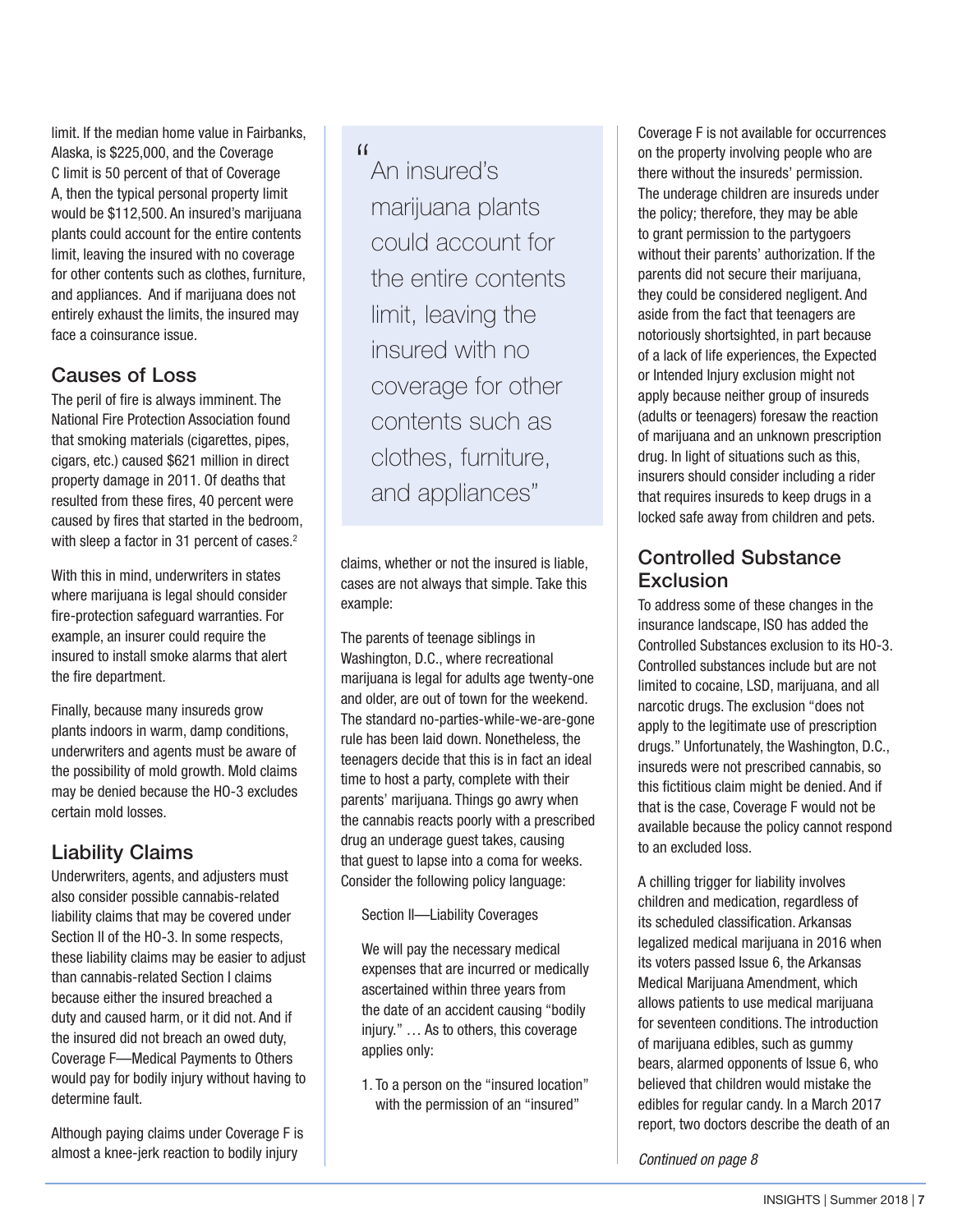eleven-month-old boy who was exposed to cannabis.3 Skeptics dispute the relationship, but underwriters in states where marijuana is legal should reflect on the potential liability triggers: Could having edibles be considered an attractive nuisance? Or even a matter of strict liability?

Because marijuana is still a Schedule I drug, even when listed for medicinal use, and doctors are not technically allowed to prescribe it, insurers should confirm the circumstances under which cannabis is covered. In addition, adjusters must know their state laws regarding impaired driving. Indiana, for example, considers drivers guilty of driving under the influence if they have a controlled substance with them, even if they show no impairment.<sup>4</sup>

Parts A and D of the ISO Personal Auto Policy have no exclusions concerning marijuana. Losses caused by a driver in an altered state, whether or not induced by cannabis or alcohol, should be adjusted in the same manner as loss caused by a driver whose mental state was altered by an opioid.

#### Commercial Insureds: Contraband and Seizure

Commercial insureds face similar perils as their personal lines counterparts. In most cases, dispensaries and grow operations are no different from any other business. But in addition to issues related to cannabis's uncertain legal status, there are a few other surprising differences.

One of the first differences a business owner will face is increased scrutiny from the government. It is easier to go after the larger target that allegedly sells illicit items than the multitude of individual insureds who purchase them.

Similar to homeowners policies, businessowners policies (BOPs) provide combined property and liability coverage in one form for small to midsize businesses. A BOP typically includes building and contents coverage, business income loss coverage, limited crime coverage, and

#### "

Because marijuana is still a Schedule I drug, even when listed for medicinal use, and doctors are not technically allowed to prescribe it, insurers should confirm the circumstances under which cannabis is covered"

equipment breakdown coverage. The benefit for insureds is that they may be able to avoid some of the coverage gaps found in cafeteria-type coverages, which consist of separate stand-alone coverage forms. Examples include commercial property policies (with applicable causes of loss forms), business interruption policies, crime policies, and equipment breakdown coverage.

The ISO BOP considers cannabis to be personal property, just like the homeowners policy. However, its Property Not Covered section excludes "contraband, or property in the course of illegal transportation or trade," raising the specter of claims for property that may be legal at the state but not the federal level.

Under the McCarran-Ferguson Act of 1945, states have the right to regulate insurance. So, despite the fact that the U.S. government considers marijuana plants contraband, it is the states that determine insurance regulations and—in a roundabout way—whether cannabis is indeed contraband.

Insurers should therefore take care, because a good plaintiff's attorney could argue that the insured's cannabis is not illegal and that, under the HO-3, the coverage extension for shrubs and plants applies. The ISO Building and Personal Property Coverage Form, or BPP, is nearly identical to Section I of the BOP, but its sublimit is lower.

The BOP, BPP, and even commercial crime coverage forms bar recovery for seizure or destruction of property by order of governmental authority. Grow operations and dispensaries face the very real threat of government raids. Some commercial brokers offer so-called pot-raid insurance, which can cover dispensaries in accordance with relevant state laws. Generally, this endorsement is limited to insureds operating legally under state statutes. It provides coverage for court and defense costs if the owners are proven not guilty of all raid-related charges.<sup>5</sup>

#### Professional Services, Your Product, and Your Work Exclusions

The BOP specifically excludes professional services, but the ISO Commercial General Liability policy (CGL) must be specifically endorsed to exclude insureds who caused bodily injury or property damage by either providing or failing to provide medical advice or treatment, health or therapeutic services, or services in the practice of pharmacy.

CGL underwriters and adjusters may rely too heavily on the Products-Completed Operations, Your Product, and Your Work exclusions, but these exclusions only apply to the cannabis product itself. Coverage still applies for the sellers' representations and any implied warranties—and if not, a scintilla of coverage may be available under negligent hiring, so if a suit is filed, defense could be provided while coverage is determined.

*Continued on page 32*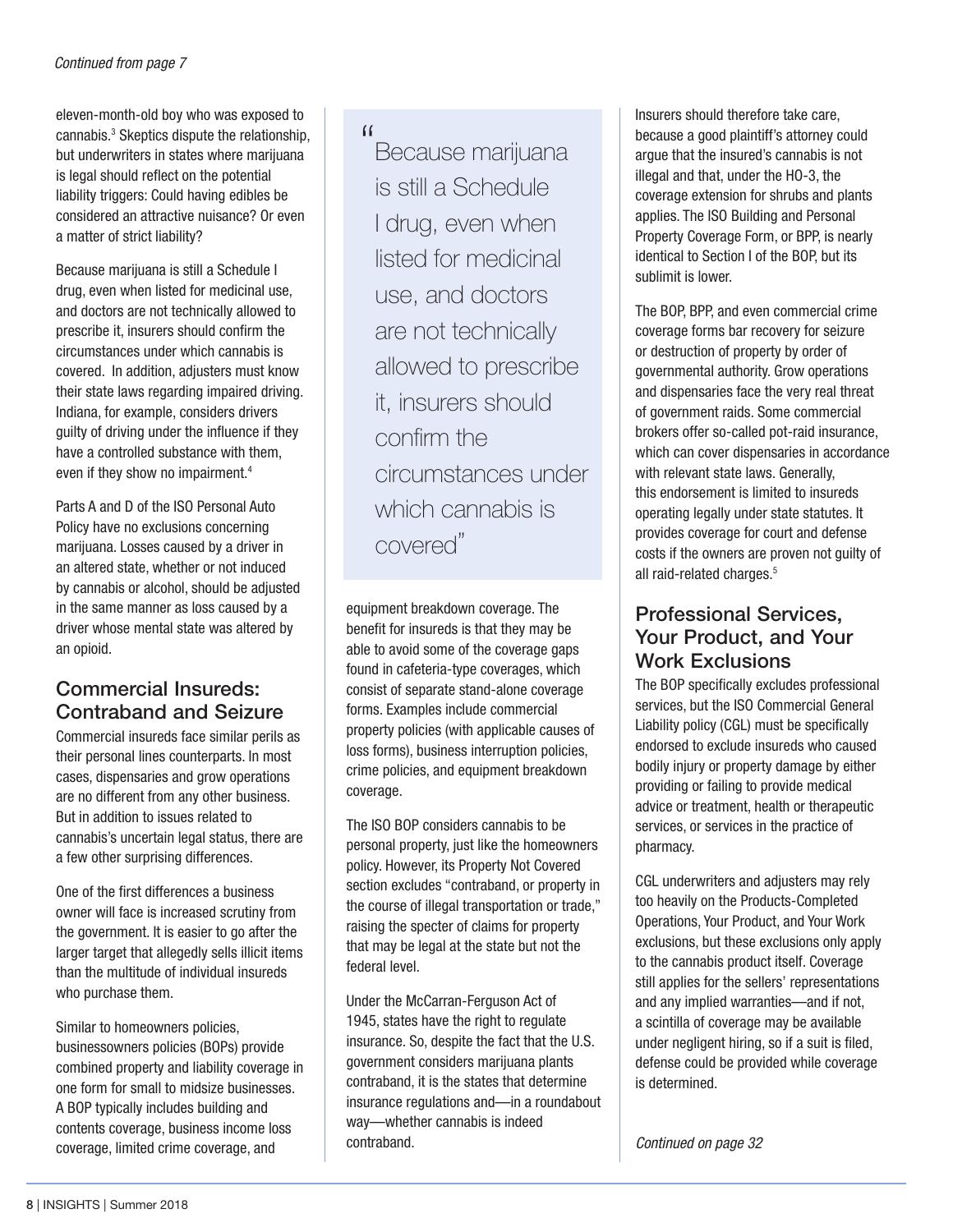#### How Can Cannabis Claims Be Covered and Adjusted?

*Continued from page 8* 

Because marijuana dispensaries often characterize themselves as healthy and therapeutic alternatives to traditional medicine, insurers need to scrutinize the coverage they wish to bind because the CGL excludes coverage for professional services. Even in states where recreational cannabis is legal, the dispensaries' logos often use medical imagery, such as a green cross, references to medication, or the rod of Asclepius. But professional services may now be in the purview of dispensaries through their staff, often known as budtenders, who can act as marijuana pharmacists.

Budtenders are also known as dispensary agents, pharmacy technicians, or patient liaisons. Customers may assume that a budtender has superior knowledge about, for example, how other drugs can interact with cannabis; underwriters and agents should therefore be aware of the insureds' business model so that they can recommend appropriate coverage.

It seems logical that liability for injury or property damage caused by a person who bought marijuana can be attributed to the dispensary, similar to dram shop liability. The Liquor Liability exclusions in the BOP and CGL policies specifically refer only to alcohol—not to intoxication by drugs. Failure-to-warn claims may be a new cottage industry for the plaintiff bar.

Because of the murky legal status of cannabis, there is no standardized certification or license for budtenders. Most dispensary employees are selftaught. Because one budtender's knowledge may be less robust than another's, carriers should consider including a warranty in their BOP and CGL policies that requires completion of a training program, similar to the Texas Alcoholic Beverage Commission's (TABC's) Safe Harbor Act, which covers laws concerning alcohol sales to underage people and intoxicated adults.

"

Some commercial brokers offer socalled pot-raid insurance, which can cover dispensaries in accordance with relevant state laws"

The TABC does not take administrative action against the license or permit provided that certain steps are taken such as holding a current training certificate. In states that have legalized marijuana, insurance professionals should consider such training as part of their continuing education; educated employees are an asset to the insured and insurer through their knowledge of industry trends and regulations, dosing, and the effects of cannabis.

#### Theft

When discussing cannabis claims, adjusters often cite theft as a consistent peril for marijuana dispensaries. Laypeople may chuckle, imagining a Hollywood-inspired farce in which a pair of lovable rogues hatch an overly elaborate plan to rob a dispensary in order to throw an epic party. The reality is typically more mundane. As with the HO-3, insureds with a BOP or BPP face issues concerning contents coverage. Will they face a coinsurance problem? Will they exceed their policy limits? However, one significant peril is often given less attention: the theft of money, a serious concern for the largely cash-based \$7 billion cannabis business.<sup>6</sup>

The BOP and BPP do not cover money, cash, or securities. Unlike insurance, banking

is federally insured and backed, and the government can levy hefty fines if a bank participates in illegal activities such as money laundering. But despite cannabis's federal classification, some small, state-run banks and credit unions see the practicality of offering accounts for dispensaries and grow operations.

However, Attorney General Jeff Sessions caught these banking agencies by surprise with his January 4, 2018, memo, which stated:

These activities [cultivation, distribution, and possession of marijuana] also may serve as the basis for the prosecution of other crimes, such as those prohibited by the money laundering statutes, the unlicensed money transmitter statute, and the Bank Secrecy Act.7

While the impact on insurers may not be immediately evident, vandalism and breaking-and-entering claims are indeed covered. Before Lloyds syndicates left the American marijuana market, they placed warranties and safeguards on their policies requiring practices meant to discourage theft and vandalism, such as placing cash and product in a 300-pound safe that was bolted to the floor. Because an alarm system linked to an off-site monitoring facility is standard, the thought was that police could be alerted while a crime is occurring. But these warranties and safeguards only help after hours.

Most dispensaries are not as well-guarded as financial institutions, but banks are an excellent source of inspiration for protecting cash and stock. Of course, a commercial crime coverage form can indemnify insureds for loss of money inside the premises. Accordingly, insurers may wish to insist on deterrents.

For example, a dispensary could install a panic button that employees could use to trigger a silent alarm if a burglary occurs during business hours. A locking